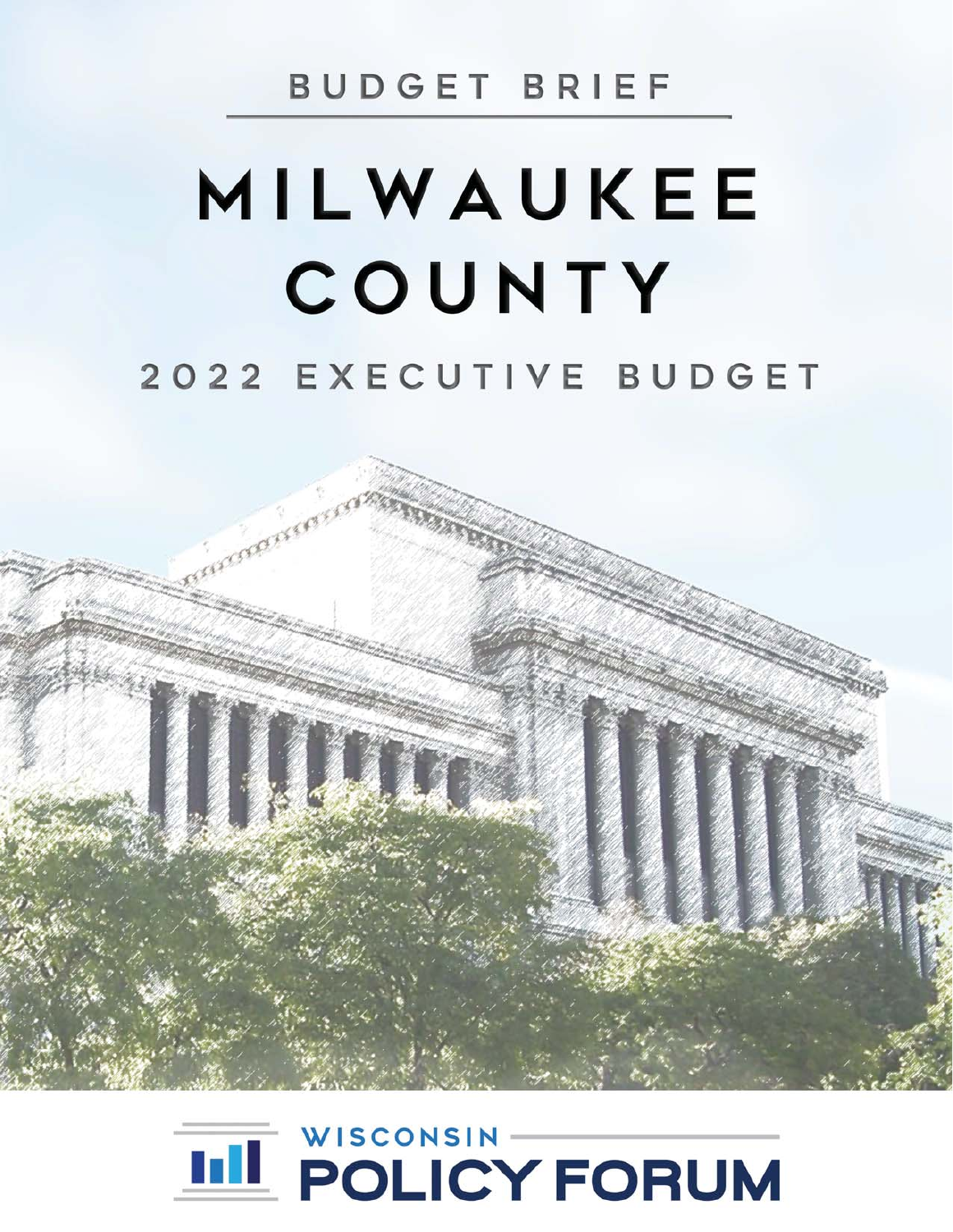#### About the Wisconsin Policy Forum

The Wisconsin Policy Forum was created on January 1, 2018, by the merger of the Milwaukee-based Public Policy Forum and the Madison-based Wisconsin Taxpayers Alliance. Throughout their lengthy histories, both organizations engaged in nonpartisan, independent research and civic education on fiscal and policy issues affecting state and local governments and school districts in Wisconsin. WPF is committed to those same activities and that spirit of nonpartisanship.

#### Preface and Acknowledgments

This report is intended to provide citizens and policymakers with an independent, comprehensive, and objective analysis of the Milwaukee County Executive's budget. We hope that policymakers and community leaders will use the report's findings to inform discussions during upcoming budget deliberations.

Report authors would like to thank Milwaukee County fiscal officials and staff – including staff from the Department of Administrative Services and Comptroller's Office – for their assistance in providing information on the County's finances.

Finally, we wish to thank the Northwestern Mutual Foundation for generously supporting our local government finance research.

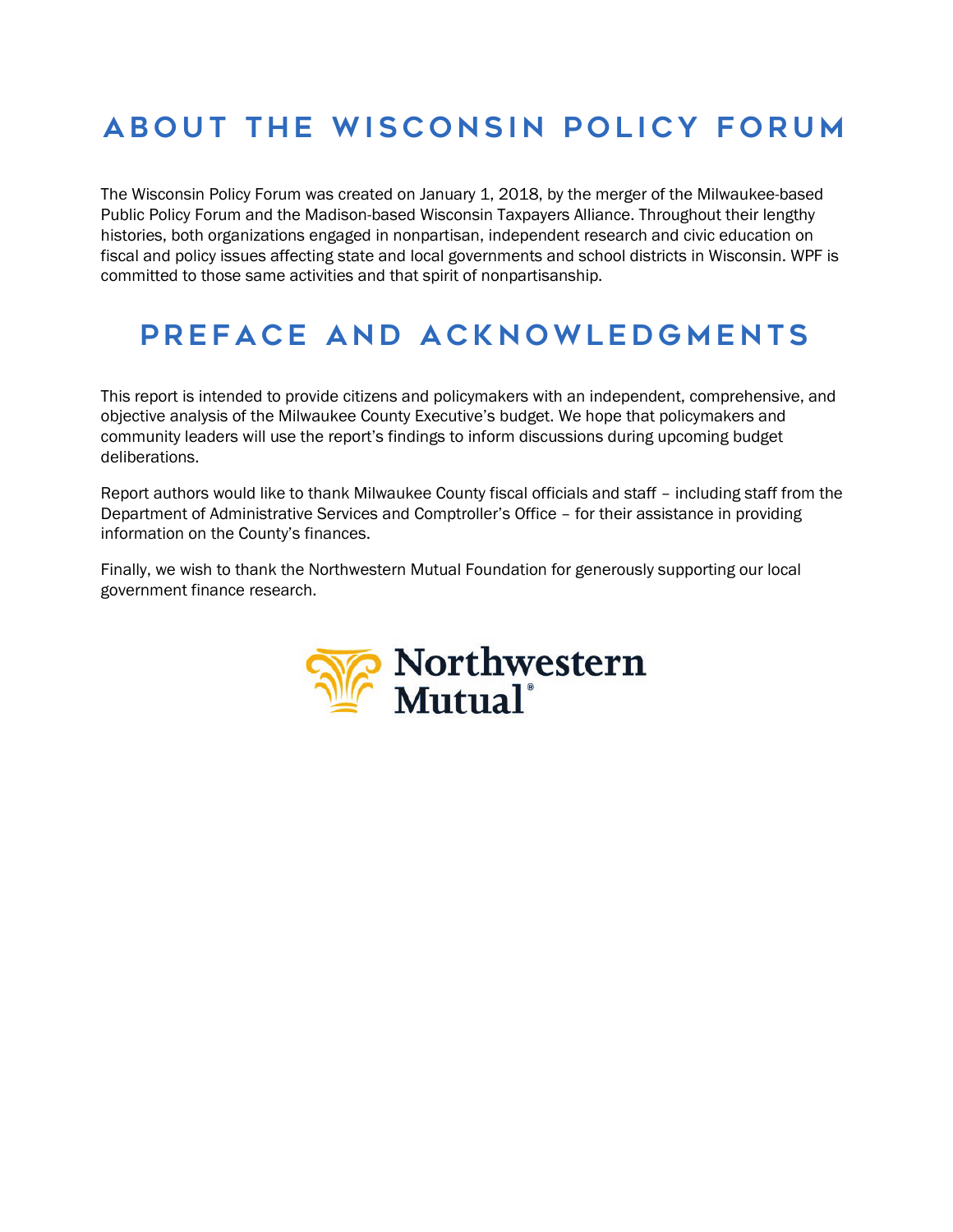

# BUDGET BRIEF

### *Milwaukee County 2022 Executive Budget*

October 2021

Report Authors:

Rob Henken, President Ashley Fisher, Researcher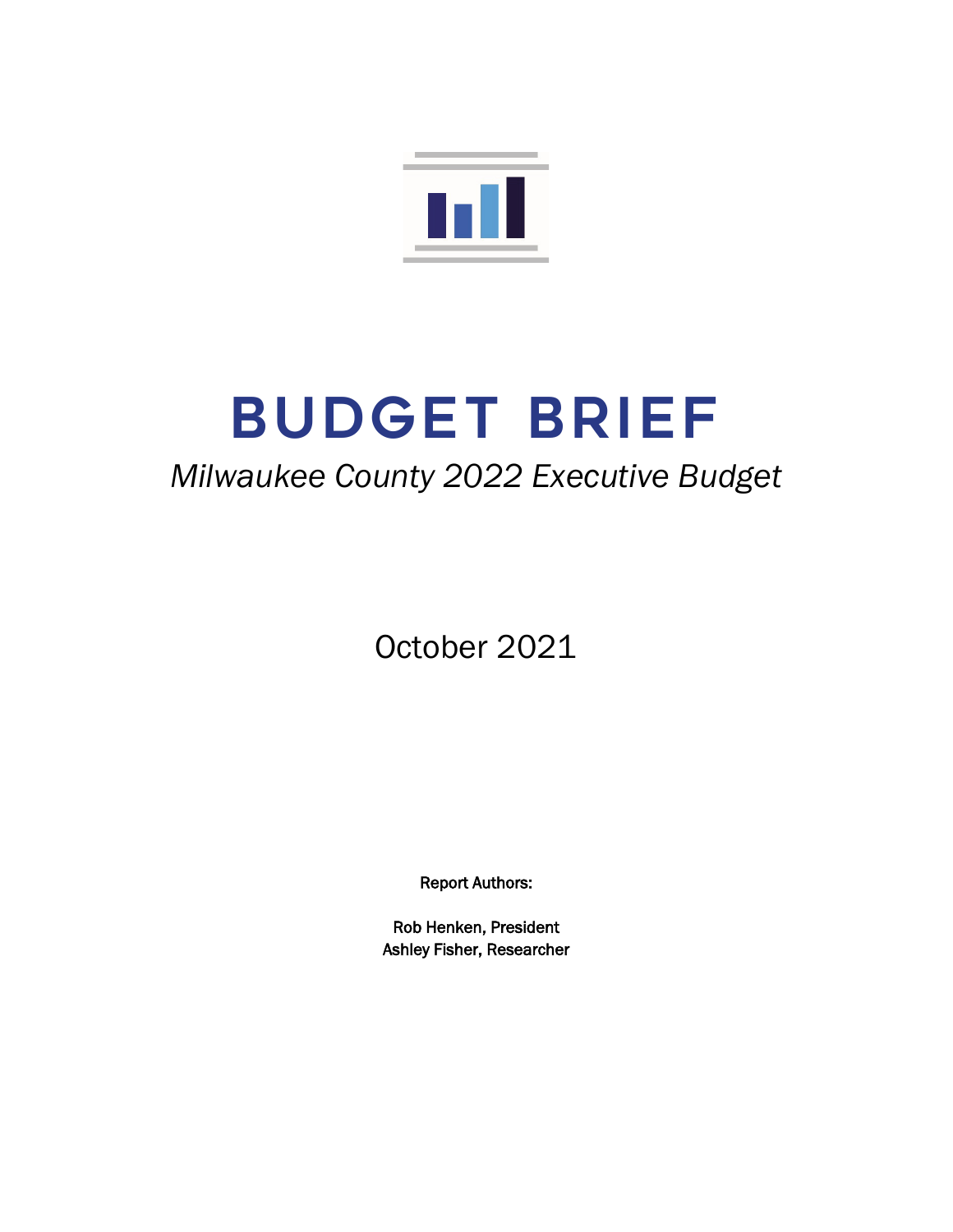# TABLE OF CONTENTS

| $\label{eq:interoduction} \hbox{Introduction} \,\, \ldots \,\, \ldots \,\, \ldots \,\, \ldots \,\, \ldots \,\, \ldots \,\, \ldots \,\, \ldots \,\, \ldots \,\, \ldots \,\, \ldots \,\, \ldots \,\, \ldots \,\, \ldots \,\, \ldots \,\, \ldots \,\, \ldots \,\, \ldots \,\, \ldots \,\, \ldots \,\, \ldots \,\, \ldots \,\, \ldots \,\, \ldots \,\, \ldots \,\, \ldots \,\, \ldots \,\, \ldots \,\, \ldots \,\, \ldots \,\, \ldots \,\, \ldots \,\, \ldots \,\, \ldots \$ |  |
|--------------------------------------------------------------------------------------------------------------------------------------------------------------------------------------------------------------------------------------------------------------------------------------------------------------------------------------------------------------------------------------------------------------------------------------------------------------------------|--|
|                                                                                                                                                                                                                                                                                                                                                                                                                                                                          |  |
|                                                                                                                                                                                                                                                                                                                                                                                                                                                                          |  |
|                                                                                                                                                                                                                                                                                                                                                                                                                                                                          |  |
|                                                                                                                                                                                                                                                                                                                                                                                                                                                                          |  |
|                                                                                                                                                                                                                                                                                                                                                                                                                                                                          |  |
|                                                                                                                                                                                                                                                                                                                                                                                                                                                                          |  |
|                                                                                                                                                                                                                                                                                                                                                                                                                                                                          |  |
|                                                                                                                                                                                                                                                                                                                                                                                                                                                                          |  |
|                                                                                                                                                                                                                                                                                                                                                                                                                                                                          |  |
|                                                                                                                                                                                                                                                                                                                                                                                                                                                                          |  |
|                                                                                                                                                                                                                                                                                                                                                                                                                                                                          |  |

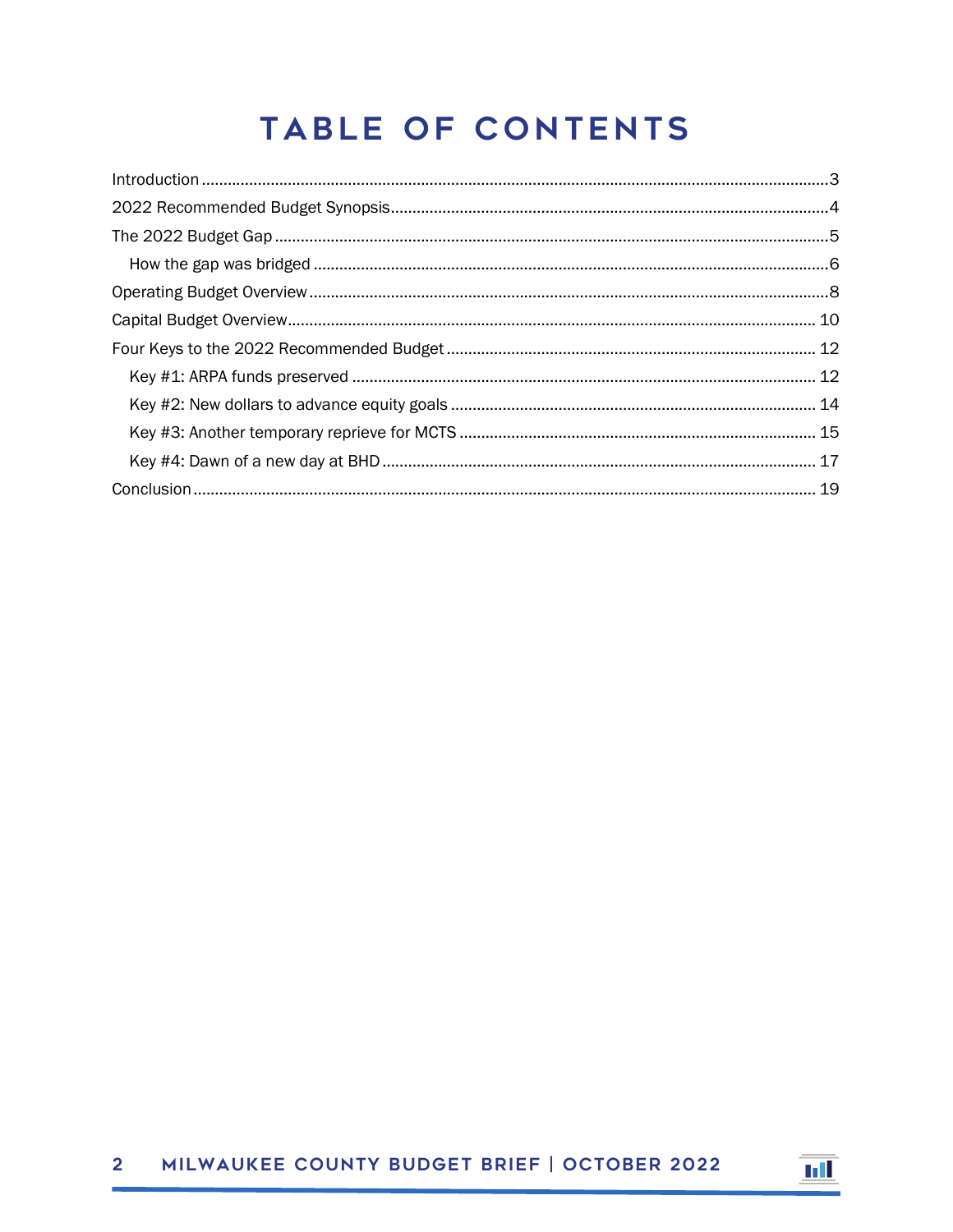## Introduction

<span id="page-4-0"></span>What a difference a year makes. Last year at this time, after noting the startling nature of a recommended county budget that avoided program and staffing cuts in the midst of a global pandemic, we also warned that "any celebration about the relatively tranquil nature of the 2021 budget should be somewhat muted."

The rationale for our warning was our concern that several of the positive factors that relieved county leaders from difficult budget choices in 2021 were unlikely to be available in subsequent years. More specifically, we did not foresee that tens of millions of federal pandemic relief dollars would again come the county's way, and we were skeptical that the county's ability to keep a lid on health care and pension costs and withdraw healthy amounts from reserves would last much longer.

It turns out those doubts were misplaced – at least for the time being. For the second consecutive year, the 2022 recommended budget avoids significant service cuts, fee increases, and reductions to the county workforce. Instead, in even more startling fashion than the 2021 version, it finds room for new investments tied to racial equity, recommends the largest salary increase for county workers in recent memory, and even doubles the county's contribution to municipal governments for emergency medical services.

Even more remarkable is that these feats are accomplished with only minimal use of the county's \$183.7 million allocation from the federal American Rescue Plan Act (ARPA) passed earlier this year. Instead, the budget benefits from a healthy rebound in sales tax collections, a decrease in projected health care and pension payments, and the ability to withdraw \$7.2 million from the Debt Service Reserve (DSR) because of prudent use of last year's pandemic relief allocation. An additional huge infusion of federal relief dollars for transit also provides critical help by allowing the budget to avoid cuts in bus routes without allocating more property tax levy or general ARPA monies.

The ability to save ARPA dollars for more lasting uses and to preserve at least a portion of the federal transit funds for the next one or two budgets should also alleviate the need for difficult decisions in the 2023 and 2024 budgets. Those dollars may also allow county policymakers to make a dent in the county's overwhelming capital budget backlog and hold down debt levels.

While this outlook is undeniably far rosier than any the county has seen in decades, the caveat is that it, too, is likely to be short-lived. The federal infusions – while robust enough to bring benefits for multiple years – *will* be mostly exhausted by 2025. After that time, a stubborn annual structural deficit in the \$20 million range almost certainly will resurface, and the county's infrastructure backlog still will be immense. With few new revenue options at the county's disposal and a series of fierce expenditure pressures, its annual budget challenges may return with a vengeance.

In the pages that follow, we size up the recommended budget both with an eye toward the good fortune that has befallen the county in the near term and the budget threats that remain for the future. Our aim is to provide impartial analysis and context for policymakers and the public as the 2022 county budget process moves forward in the weeks ahead.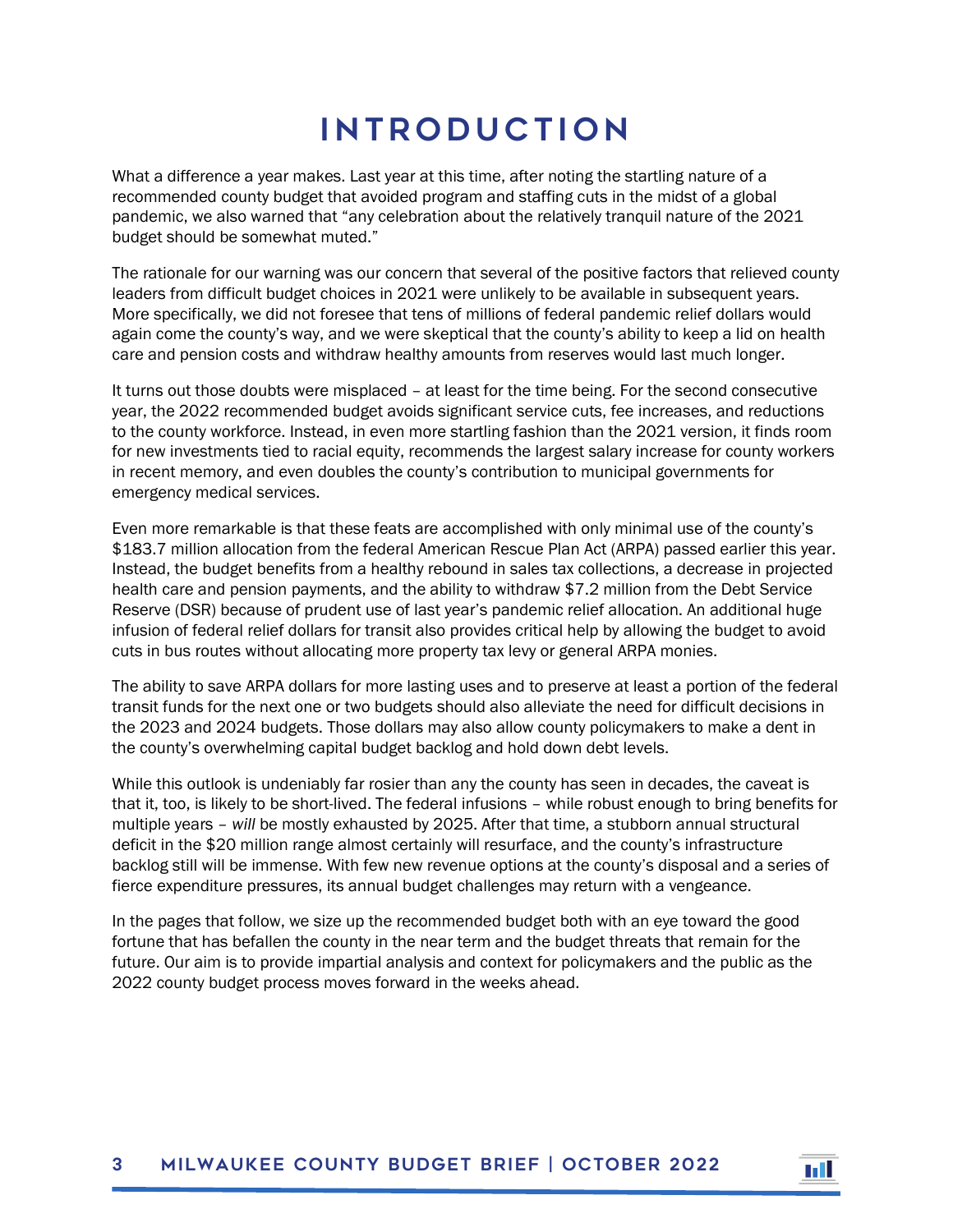#### <span id="page-5-0"></span>2 0 22 R ecommended Budget **SYNOPSIS**

The 2022 Recommended Budget totals \$1.28 billion, an increase of \$101 million (8.6%) from the 2021 amount. The operating budget totals \$1.15 billion (\$50.7 million higher than 2021), while the capital budget increases by \$50.5 million to \$130.6 million. The spending boosts are almost entirely attributed to the county's receipt of various forms of federal pandemic relief and stimulus monies.

Figure 1 breaks down the budget by major revenue and expenditure categories. As in previous years, the three largest areas of expenditure are health and human services at \$399 million (including \$248 million for behavioral health); transportation & public works at \$377 million (including \$164 million for transit operations); and public safety at \$130 million.

The largest revenue source is "Direct Revenue," at \$380 million. This category consists of service-related fees and payments such as zoo admissions fees, transit fares, and Medicaid reimbursement. The property tax is next largest at \$310 million. The county also expects to receive \$254 million in grants and aids from the state and \$201 million from the federal government. State revenue is down \$25 million from 2021 largely because of reduced transit aids while federal revenue is up \$111 million in light of the temporary forms of federal aid noted above.

The county's two primary sources of local revenue are the property tax and sales tax. The healthy projected growth in both sources in 2022 (\$5.6 million for the property tax and \$11.4 million for the sales tax) is unusual and helps explain the equally rare lack of service cuts and opportunities for new investment in the recommended budget.

Figure 1: Summary of Recommended Budget (millions)



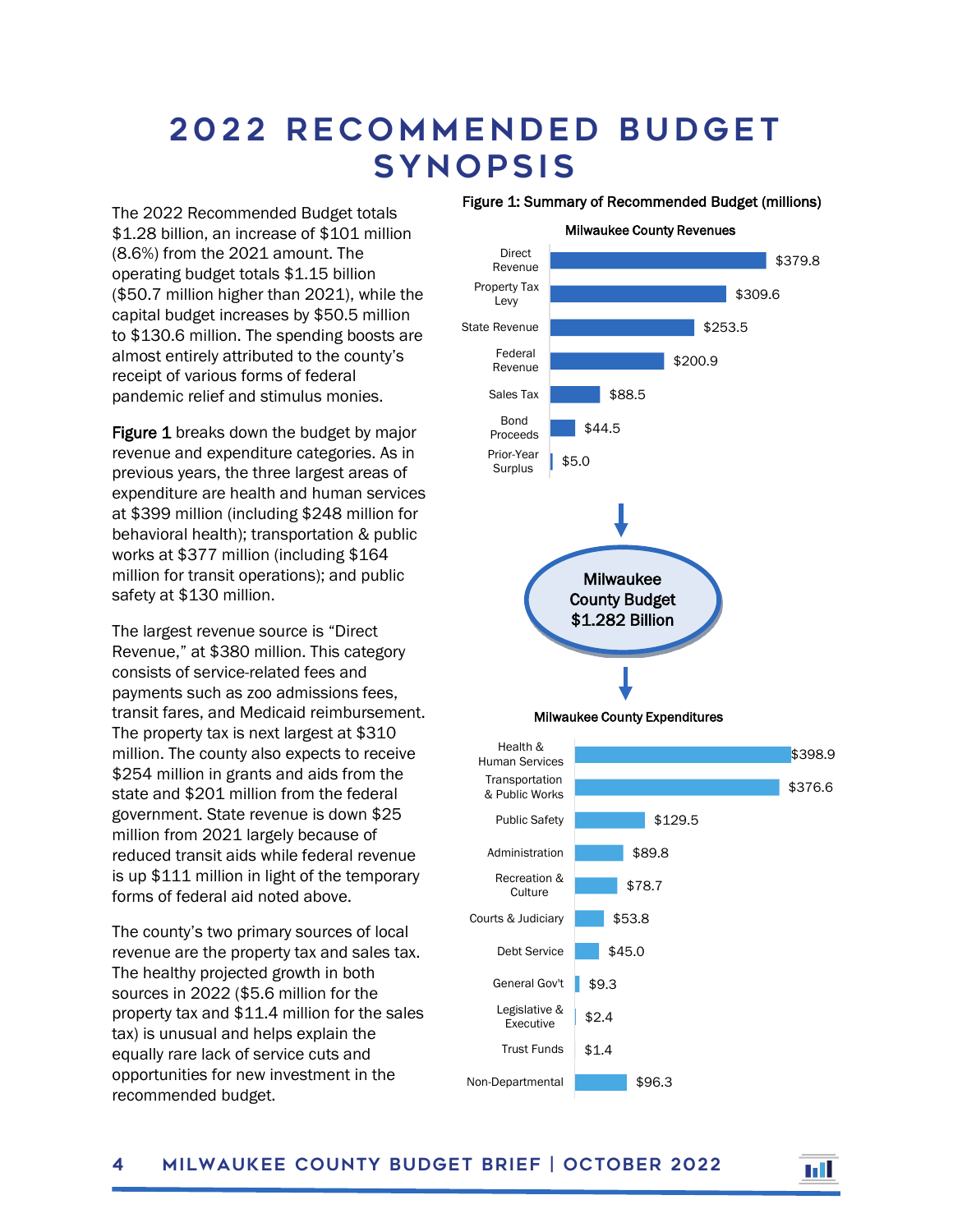## THE 2022 BUDGET GAP

<span id="page-6-0"></span>While this is one of the least stressful county budgets in at least two decades, the county's structural budget gap is real and continues to pose substantial challenges. The gap – which first became a major concern in the early 2000s – stems from the failure of the county's major revenue streams to grow by the amounts needed to match its expenditure needs. The county comptroller recently reported that county expenditures are projected to grow by an average of 2.4% annually over the next several years while its revenues are projected to increase by an annual average of only 1.0%.

The lack of revenue growth is most pronounced with regard to the county's two largest revenue sources: state aids and property taxes. For example, the county's budgeted state shared revenue allocation of \$30.9 million in 2021 was virtually identical to the amount it budgeted a decade earlier. Meanwhile, the county's budgeted property tax levy of \$275.4 million in 2012 grew by only 10.4% to \$304 million in 2021 (about 1% per year on average), in part because of state-imposed levy limits.

On the expenditure side, the amounts needed to pay for growing pension obligations and cost-ofliving adjustments (COLAs) to employee salaries – combined with other inflationary "costs to continue" – typically exceed the total amount of new revenue available each year. This requires county departments to find ways to absorb those inflationary cost increases, which often has led to staffing and program cuts or proposals for new or increased fees.

In recent years, the county has made considerable progress in shrinking the annual structural gap, in large part because of its success in controlling the growth of pension and health care costs and its cuts to the county workforce. As shown in Chart 1, the impressive trajectory was interrupted in 2021 as a result of pandemic-induced revenue losses, but in 2022 the projected gap heading into budget deliberations dropped to a more typical \$20.3 million.



Chart 1: History of initial projected funding gaps, 2018 to 2022 (in millions)

Sources: Milwaukee County Comptroller's Office and Office of Performance, Strategy, and Budget

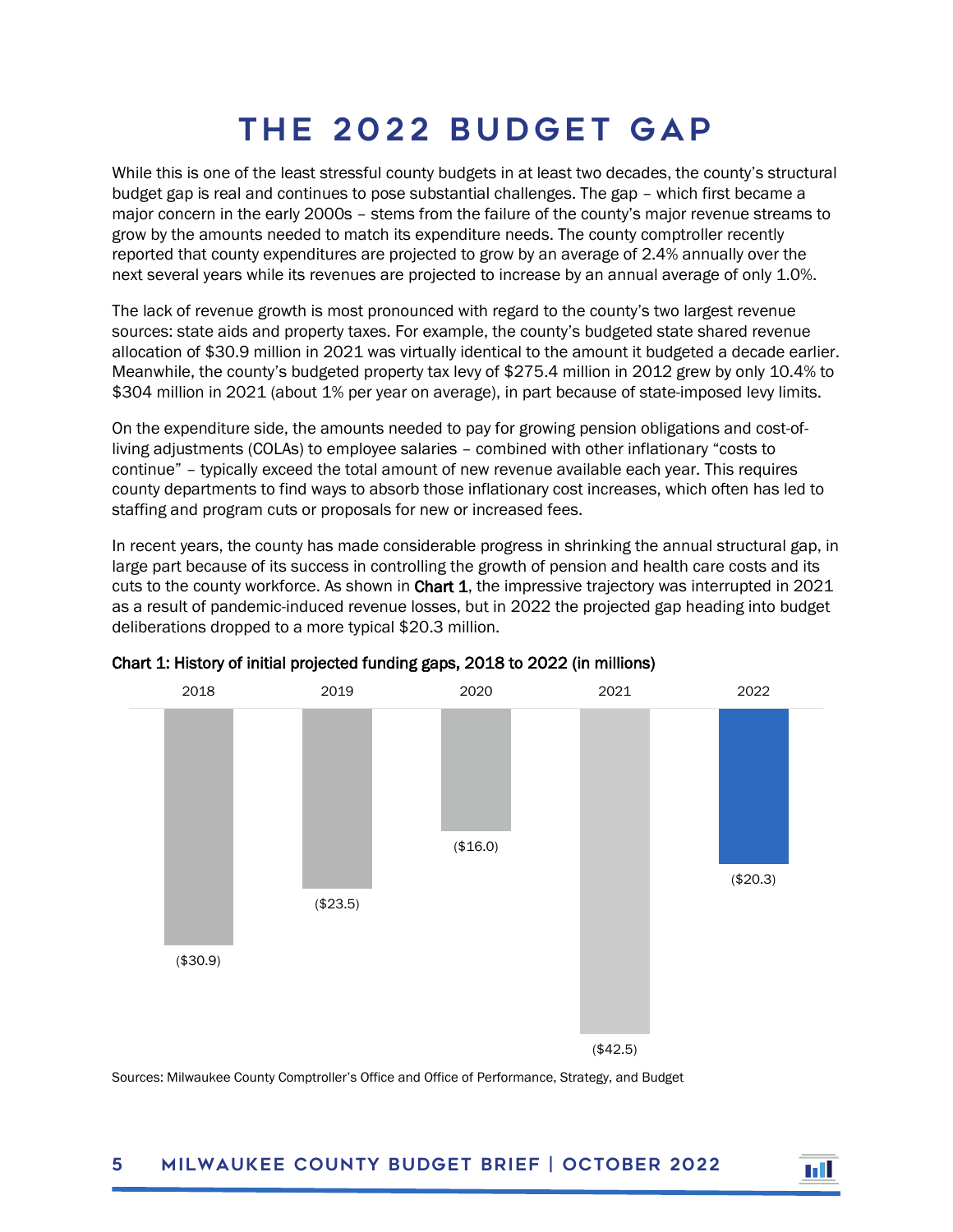The major components of the initial \$20.3 million projected gap included \$4.3 million for employee COLAs, combined growth of \$6.2 million in health care and pension costs, and \$7.8 million in added expenditures for inflationary cost-to-continue operating increases in departments. It is notable that even these projected increases – which were relatively modest when compared to some previous years – far eclipsed the original projected growth in the county's major local revenue streams (see Chart 2). An added challenge was the loss of \$4.0 million in revenue from Froedtert hospital due to the expiration of an agreement linked to the closure of Doyne Hospital in the 1990s.





Source: Milwaukee County Office of Performance, Strategy, and Budget

#### <span id="page-7-0"></span>How the gap was bridged

The good news is that this initial gap was completely eliminated by a handful of fortuitous developments over the summer, thus allowing the 2022 recommended budget to forego the types of service cuts and fee increases that have been required in most previous years and even setting the stage for some new investments.

The first piece of good news was a surge in sales tax revenues in the first several months of 2021 as local economic conditions improved. In adopting the 2021 budget, county leaders had conservatively assumed sales tax revenues would rebound somewhat but still remain about \$8 million below prepandemic projections. Based on collections so far in 2021, however, budget officials now expect 2021 totals to exceed the budgeted amount by that same \$8 million. That, in turn, leads to a new 2021 baseline that allows for a projected \$11.4 million increase in 2022 over the original conservative 2021 budgeted amount (from \$77.1 million to \$88.5 million), which is \$8.4 million more than the increase shown above in the original 2022 projection.

A second fortuitous circumstance was the \$35.5 million surplus the county realized in 2020, which resulted largely from its ability to use pandemic relief revenues from the federal CARES Act to

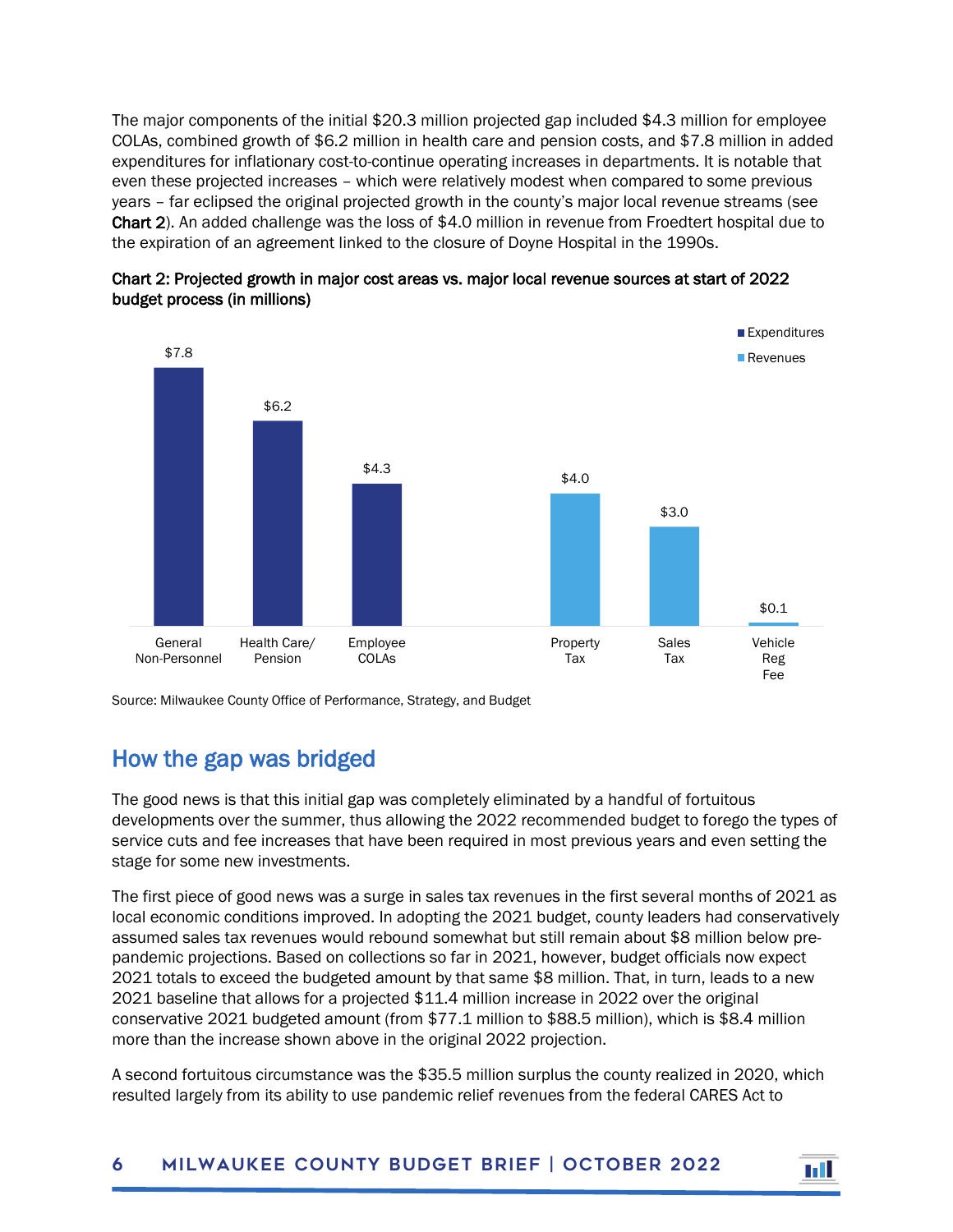supplement departmental budgets. County leaders prudently decided to allocate \$30.5 million of the surplus to the Debt Service Reserve (DSR), which now has a projected year-end balance of nearly \$67 million. This healthy balance vastly exceeds a \$50 million goal set by budget officials and allows for a recommended \$7.2 million DSR withdrawal in 2022 to support operating budget needs.

Finally, an important driver of the structural budget gap in most years is the need to increase property tax levy support for the pension fund and employee/retiree health care. However, instead of the combined \$6.2 million increase that was projected at the onset of the budget process, those costs are now projected to decline by a combined \$3.0 million. A nearly \$1.5 million decrease in the pension contribution results largely from strong investment returns in 2020, while a nearly \$1.6 million decrease in health care costs is attributed to lower-than-expected claims activity and elimination of the county's \$2 million payment for stop-loss insurance coverage.

Chart 3 summarizes the developments that not only eliminated the 2022 budget gap, but also freed up considerable resources for new investment. In addition to the items described above, the county executive and his budget team asked most departments to absorb the \$7.8 million in projected costs to continue. Also, \$4 million in federal ARPA dollars are recommended to offset a proposal to increase pay for corrections officers at the jail and House of Correction (HOC).





Source: 2022 Recommended Budget (this is the source for all other charts in the report unless otherwise noted)

Overall, the ability to budget increased sales tax revenues and lower health care and pension costs – as well as make a larger-than-usual withdrawal from reserves – placed the county executive in the enviable and unique position of having additional dollars to spend. At the same time, pressure to use the county's general ARPA allotment to fill revenue holes all but disappeared (although a large allotment of federal transit relief dollars is used to support the transit budget). In the following pages, we provide additional insight on where new investments occurred and how long the county's recent good fortune may continue.

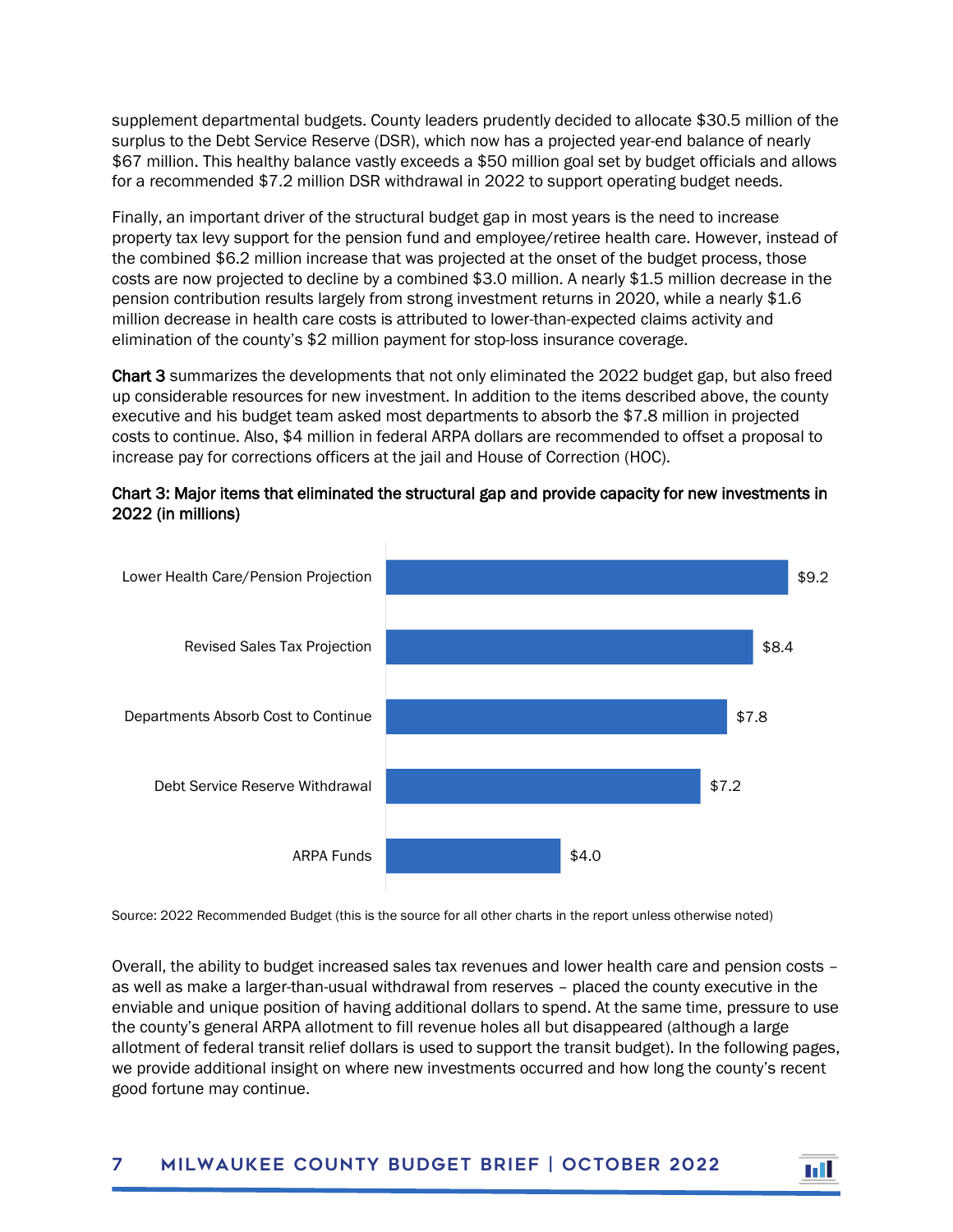## <span id="page-9-0"></span>Operating Budget O verview

The 2022 recommended operating budget totals \$1.15 billion, an increase of \$50.7 million (4.6%) over the 2021 amount. About four-fifths of the increase would be spread among the three largest county functions: Health and Human Services (\$22.4 million or 6.0%); Transportation & Public Works (\$11.4 million or 4.3%); and Public Safety (\$8.2 million or 6.9%).

These increases are understandable given that these functions have large workforces, and portions of the increases are attributed to extra salary dollars from a recommended 2% pay increase for all employees. Yet, there are also other factors at play, including a large additional allotment of state and federal dollars to the Behavioral Health Division (BHD) for community-based service expansion and extra funds for the Sheriff and HOC for the corrections officer pay increases.

As noted above, a remarkable feature of the recommended operating budget is the opportunity for new investment. The county executive embraces that opportunity by focusing on several top priorities laid out in the county's strategic plan. The following are some of the notable operating budget "winners:"

- County employees: The budget recommends a 2.0% across-the-board pay increase as of April 1. While that certainly could not be considered overly generous, it may seem that way to county workers, who have grown accustomed to annual increases in the 0-1% range while also often seeing their health care and pension co-pays increase. The recommended budget leaves health care alone (though there are small increases in some dental coverage costs) and the pension payment drops slightly for non-public safety employees, from 6.2% to 6.1% of salary. In addition, the budget includes \$2.5 million for additional pay increases for some employees pending the completion of a new compensation study.
- Equity initiatives: The recommended budget includes several new investments to further the county's strategic emphasis on advancing racial equity and eliminating racial health disparities. Those include three new human resources positions to enhance diversity recruitment and equity training efforts countywide. Also, the compensation study and \$2.5 million in new funds referenced above are designed, in part, to identify and correct pay disparities in the county workforce by race and gender. We provide further analysis of equity initiatives in Key #2.
- Municipalities: The budget includes a "surprise" allocation of an additional \$1.5 million for municipal emergency medical service (EMS) providers. The county's Office of Emergency Management (OEM) oversees countywide EMS by credentialing responders, administering medical direction and standards of care, and collecting and analyzing countywide data. The county also has provided a formula-based payment to municipal fire departments to ensure they meet the county's EMS standards. That annual payment was reduced from \$3 million to \$1.5 million about a decade ago and was almost eliminated in subsequent budgets. The recommended budget restores the payment to \$3 million and uses an exemption for EMS in state-imposed levy limits to raise property taxes to do so.
- Strategic and administrative services: The recommended budget includes several departmental restructuring and reorganization initiatives, including changes to the Office of African American Affairs (which is re-named the Office of Equity) and continued restructuring in the Department of Health and Human Services (DHHS), including creation of a new Children, Youth and Family Services Division. In addition, the budget recommends creation of a new cabinet-level Strategy,

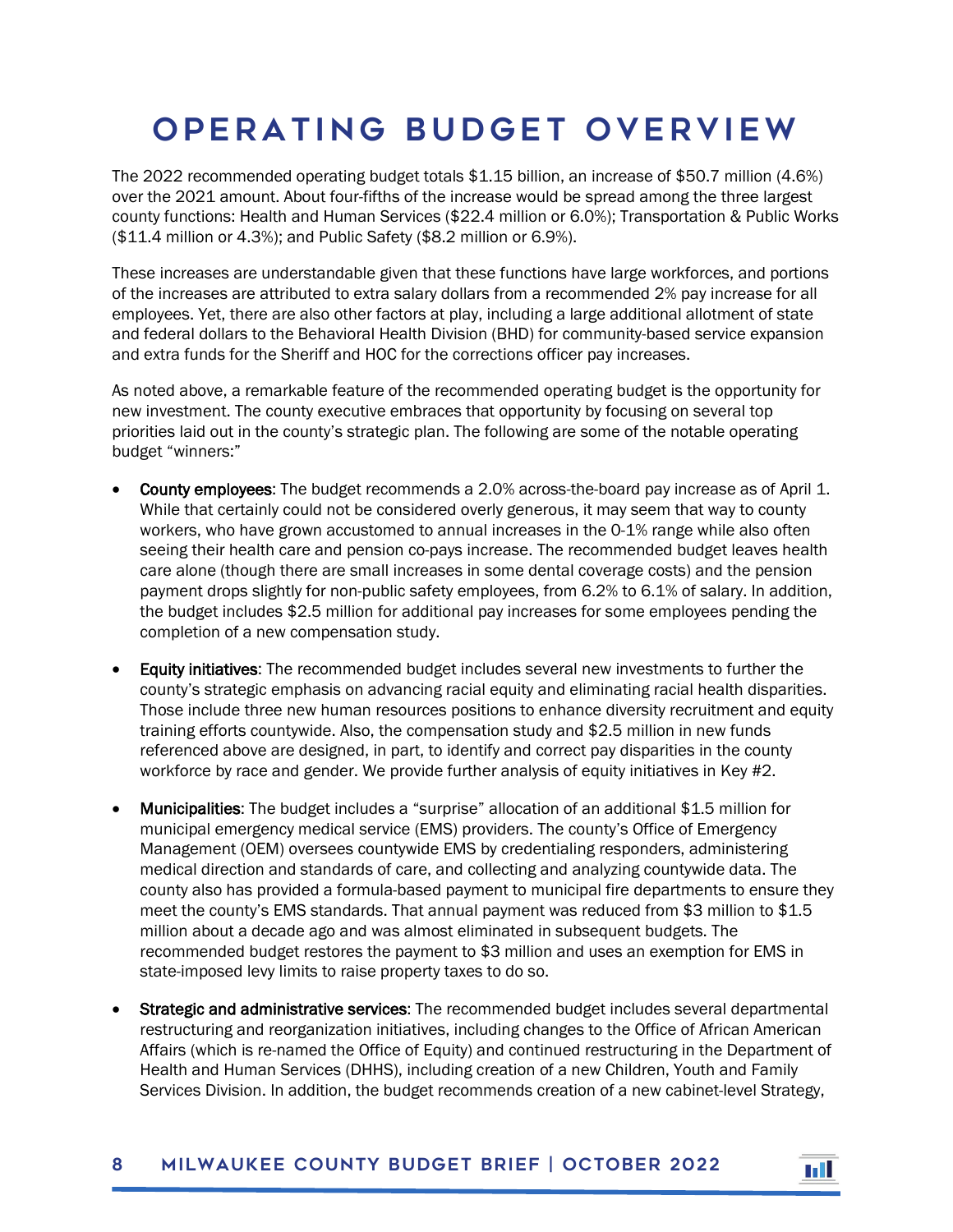Budget & Performance department that will house both budget and strategic planning functions and would benefit from creation of one new position (as well as one created mid-year in 2021) and the transfer of four positions from other departments.

Also notable in the recommended operating budget is increased levy support for the following departments that often have been targeted for painful reductions:

- The Office of the Sheriff would see a levy increase of \$2.8 million. While a sizable portion pays for the 2% pay increases for the office's large workforce, the new monies also support a \$3 per hour premium pay increase for corrections officers to aid in recruitment and retention (which also applies to the HOC); new body cameras for staff in the jail; and eight positions that were formerly supported by the Milwaukee Regional Medical Center for County Grounds security and that now will be supported by tax levy and transferred to fill gaps in other areas. An important yet unanswered question is whether the \$3 pay premium will be enough to overcome corrections officer recruitment challenges, particularly if dozens of positions become vacant because of enforcement of the county's COVID-19 vaccine mandate.
- The Parks Department would receive an additional \$556,000 in tax levy, which helps to fund four new parks maintenance workers and a \$100,000 initiative to accelerate tree replacements. The department also fared well in the capital budget, as we will discuss below.
- The Milwaukee County Transit System (MCTS) would receive just a \$144,000 increase in levy, but that's notable given the sizable annual levy reductions that were the norm several years ago. Meanwhile, the infusion of \$39.8 million in federal pandemic relief funds allows MCTS to avoid route reductions and fare increases while also investing in 60 new buses. See Key #3 for more detailed discussion about the transit budget and its long-term outlook.

In addition to these recommended operating budget changes, we provided analysis below on other significant areas of new investment as well as other impacts related to the pandemic and federal relief funds.

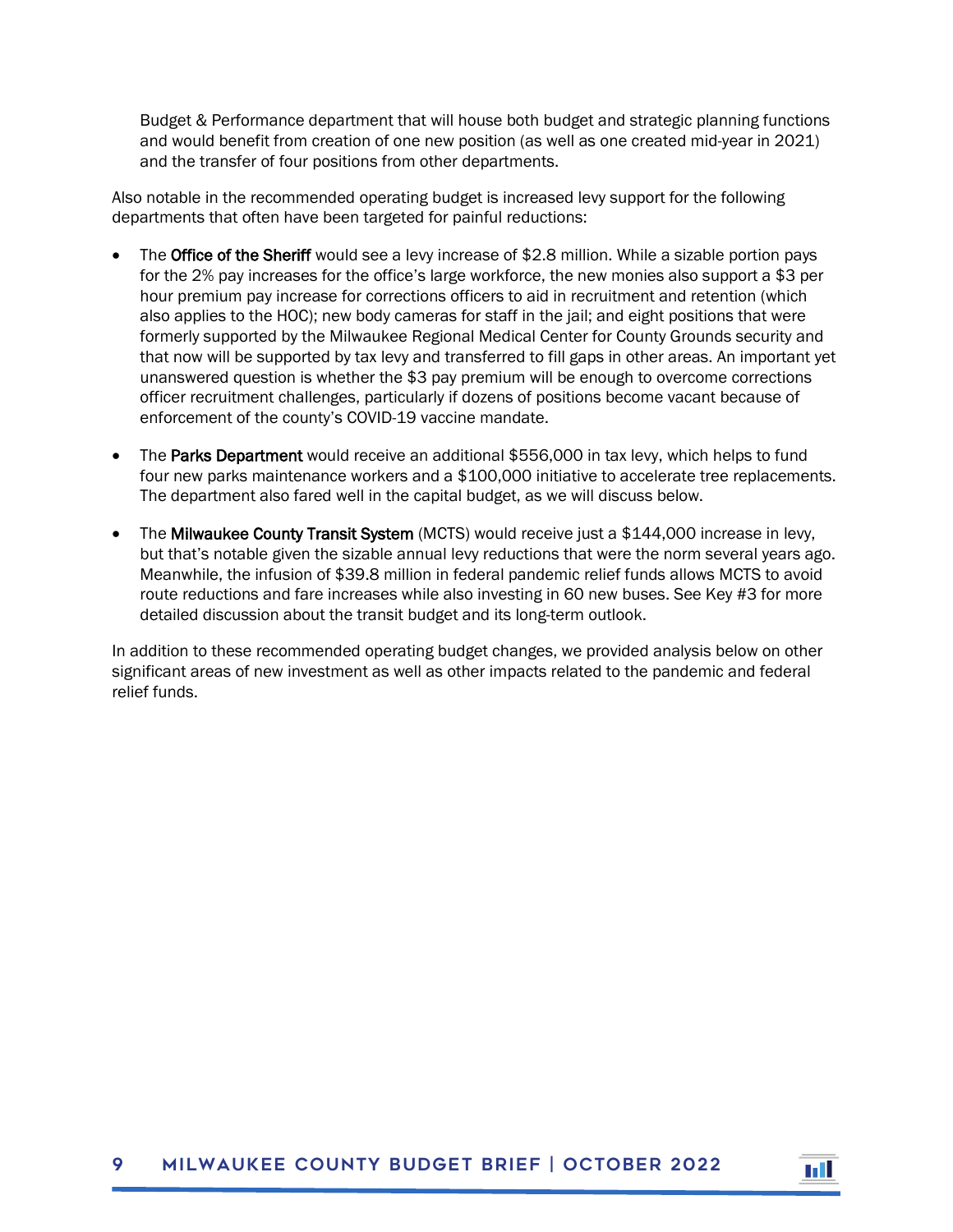# Capital Budget O verview

<span id="page-11-0"></span>The recommended capital improvements budget totals \$130.6 million, which is a \$50.6 million (72%) increase over the 2021 adopted amount. Of the total, \$12.9 million is for projects at General Mitchell International Airport, which are fully reimbursed by airlines or outside revenue sources and do not directly impact county finances or fall within the county's borrowing limit. Non-airport projects total \$117.7 million, which is an increase of \$52.5 million compared to 2021.

The major source of financing for the county's capital program typically is general obligation (G.O.) bond proceeds, but for 2022 reimbursement revenue – largely from the federal government – exceeds that source of funding. Non-airport projects would receive \$59.7 million in federal funds while the county would bond for \$44.5 million and use \$8.5 million in sales tax revenue for cash financing. About \$5 million in state revenue comprises the remainder of the non-airport total.

The \$44.5 million recommended bond issue is consistent with the county's self-imposed bonding limit for non-airport projects, which generally allows for a 3% increase each year. The budgeted cash amount for non-airport projects represents 16.1% of the total and falls somewhat short of the county's 20% cash financing goal.

The sizable increase in the recommended budget is largely attributed to two significant investments in mass transit: a \$31.8 million allocation for 60 new buses and a \$20 million outlay for north-south transit enhancements in the 27<sup>th</sup> Street transit corridor. Both projects would exclusively use federal funds, including \$6.4 million in ARPA funds awarded to MCTS by the state, which will serve as the 20% local match for bus replacements. Without those two projects, the 2022 recommended capital budget for non-airport projects would have been similar in size to the 2021 budget.

The two projects that would require the largest use of bond proceeds are replacement of the North Shop, a facility used to house highway maintenance vehicles and equipment, at \$15.4 million (nearly a third of the recommended total bonding amount); and reconstruction of parking lots at McKinley Marina for \$5.6 million. The North Shop project has been requested by public works officials for more than a decade and inclusion of the full funding amount in the 2022 capital budget is shocking at first glance. However, the budget document cites the lack of Americans for Disabilities Act compliance and the absence of locker room and restroom facilities for women as equity issues that finally need to be addressed.

The McKinley Marina project is one of nine projects recommended for the parks department at a total local cost of \$13.2 million, or about a quarter of the local capital funding in the budget. This prioritization of parks projects is a notable change from previous years, though a huge backlog of parks capital needs would remain, as outlined in the Forum's recent series of [reports](https://wispolicyforum.org/research/picking-up-the-pieces-what-will-it-take-to-address-local-government-infrastructure-challenges-in-metro-milwaukee/) on the county's infrastructure challenges.

The recommended capital budget as a whole conveys a similar story. Inclusion of the North Shop project and the investments in new buses and parks – as well the budget's ability to address nearly 50 additional smaller projects in backlogged areas like highways and buildings – would produce needed improvements to the county's aging infrastructure and vehicle fleet. Yet, a sizable list of requested projects for 2022 that cannot be accommodated within the bonding cap and an even lengthier list of projects identified for the next four years leave the county running in place.

For 2022, departments submitted non-airport capital project requests that would have required \$135 million in local funding but the recommended budget is only able to include about \$53 million

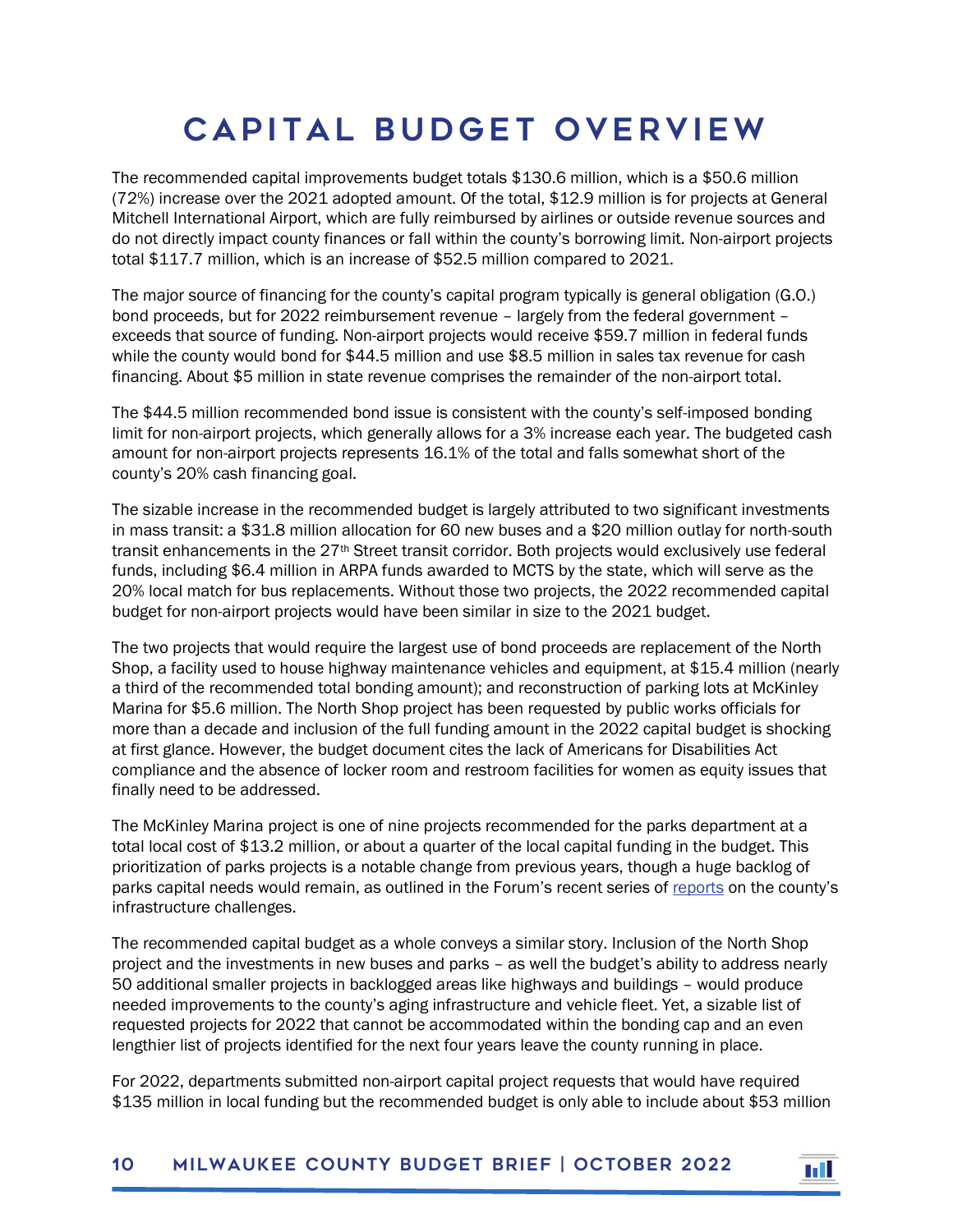(39%) of the total. That moves more than \$80 million to the 2023 list of identified projects, which already totaled nearly \$160 million. This cascading effect has been the norm for several years and has contributed to a huge backlog of needed projects with a price tag that far exceeds the county's available capital financing capacity as it is currently defined.

Chart 4 illustrates the dilemma by comparing the project requests for each of the remaining four years in the county's five-year capital improvements plan to available financing each year as set by the bonding cap and an assumed 20% cash match.<sup>[1](#page-12-0)</sup> The backlog will continue to escalate until 2026, when it will worsen even more considerably in light of a \$180 million placeholder for a new criminal justice facility to replace the outdated Safety Building – a project that has been on the books for years but for which no financial solution exists.





 $\overline{a}$ 

Fortunately, there is a ray of hope this year in light of the \$183.7 million in ARPA dollars that the 2022 budget barely taps into for operating purposes. While using even the entire remaining amount to address the capital backlog would only address part of the problem, the ARPA funds do provide a critical opportunity to at least make some headway.



<span id="page-12-0"></span><sup>1</sup> The 2023 requested project total includes nearly \$80 million of unfunded requests from 2022 that move into the following year.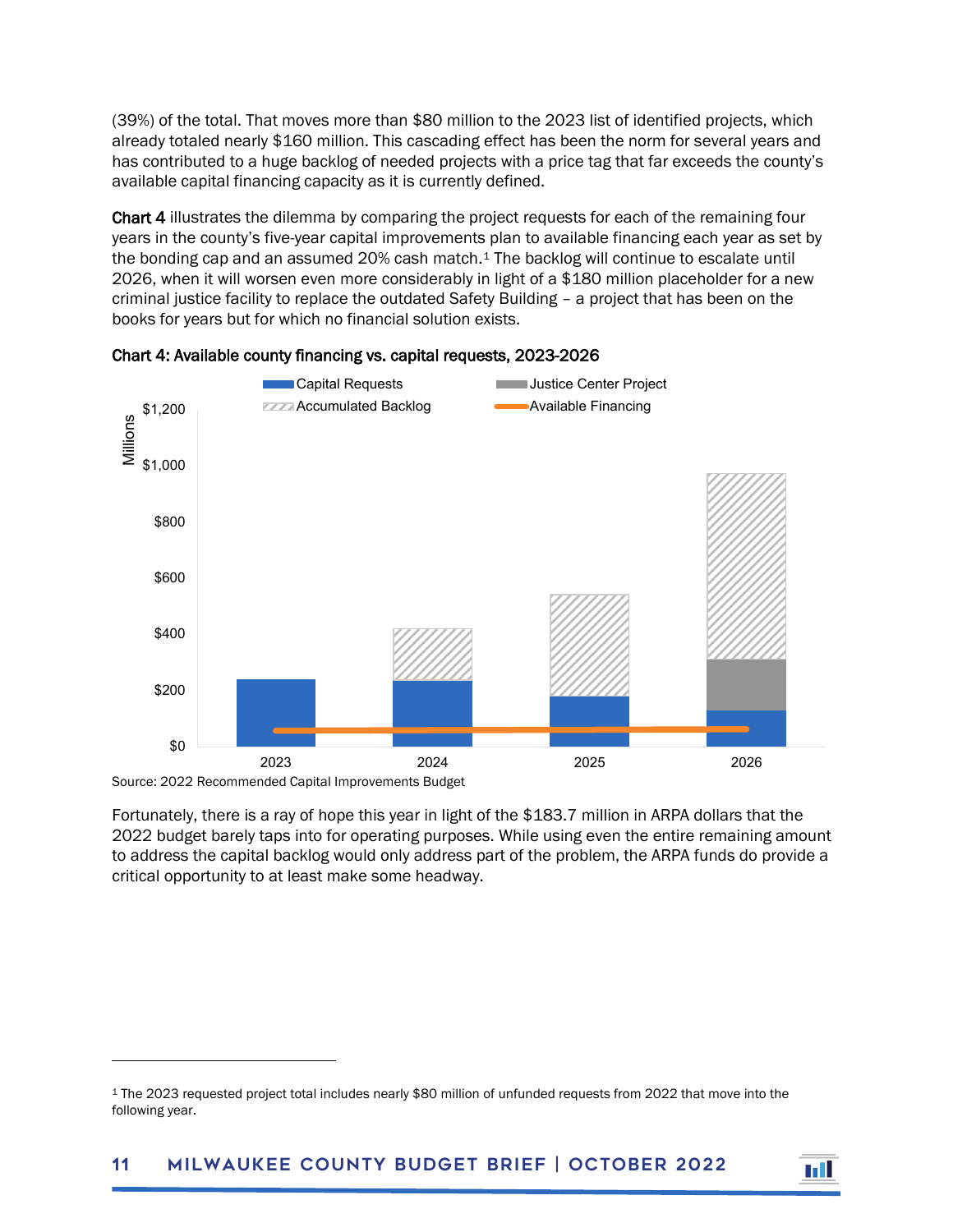### FOUR KEYS TO THE 2022 Recommended Budget

#### <span id="page-13-1"></span><span id="page-13-0"></span>Key #1: ARPA funds preserved

1

When viewing the 2022 recommended budget through a multi-year lens, perhaps more important than understanding what is *in* the budget is recognizing what is not. The budget remarkably forsakes the use of all but an additional \$4 million of the county's original \$183.7 million ARPA allocation to address operating needs in [2](#page-13-2)022,<sup>2</sup> electing instead to wait for recommendations from a special task force comprised of county board supervisors, administration officials, and the comptroller before decisions are made on the ARPA distribution.

It is still possible that significant chunks will be spent in 2022, but because the recommended budget does not allocate those funds they would not be needed to make ends meet next year. Instead, they would be preserved for potential one-time capital expenditures, direct pandemicrelated needs, or filling revenue holes in 2023 or 2024. This a notable contrast to the approach taken in the proposed budget for the city of Milwaukee, which allocates \$34.6 million of the city's \$394 million allocation to fill revenue gaps next year and indicates that more than \$50 million will be similarly used in both 2023 and 2024.

A cardinal rule of responsible budgeting is to avoid the use of one-time revenue sources to meet operating budget needs so as not to create holes in future operating budgets. The ARPA legislation allows for such usage, however, as a means of plugging gaps filled by pandemic-related revenue losses.[3](#page-13-3) The rationale is that such usage may be critical to avert cuts in vital services and buy time until local tax collections rebound from the impacts of the pandemic.

Even more important is the liberal definition of revenue "loss" employed by ARPA. It allows local governments to establish a base year (defined as the latest full fiscal year prior to the pandemic), and then calculate what their gross revenue totals would have been had those revenues increased by 4.1% annually through 2024. The "loss" is then defined as the difference between actual collections and that annual 4.1% growth rate, as opposed to actual year-to-year losses.

Chart 5 illustrates this dynamic by summarizing a comptroller's [analysis](https://milwaukeecounty.legistar.com/View.ashx?M=F&ID=9712426&GUID=DD406053-6803-435C-B7EB-B0953584D694) comparing key revenue stream projections from 2020-2023 to the amounts that have and would be collected if 2019 totals grow by 4.1% each year. Per this calculation, the county would be eligible to use at least \$198 million of ARPA funds in the 2022-2024 budgets to offset revenue losses, even though key revenue streams like sales taxes, property taxes, and state aids are expected to largely recover or even grow slightly.[4](#page-13-4)



<span id="page-13-2"></span><sup>2</sup> The recommended budget also includes 2022 funding for two uses of ARPA funds already approved by county leaders -- \$1.8 million for a pilot "Right to Counsel" program for individuals facing eviction and \$4.5 million for a flexible housing subsidy pool. If adopted, about \$11 million of the \$183.7 million ARPA allocation will have been designated for those two programs in 2021 and 2022 as well as the \$4 million recommended for correction officer pay premiums.

<span id="page-13-3"></span><sup>3</sup> Other eligible uses include expenditures related to the pandemic or its negative impacts, premium pay for essential workers, and investments in water, sewer, and broadband infrastructure. The funds may not be used toward pension funds, pension reserves, or debt service payments.

<span id="page-13-4"></span><sup>4</sup> The \$198 million understates the eligible amount as we only show a sample of the key revenue streams.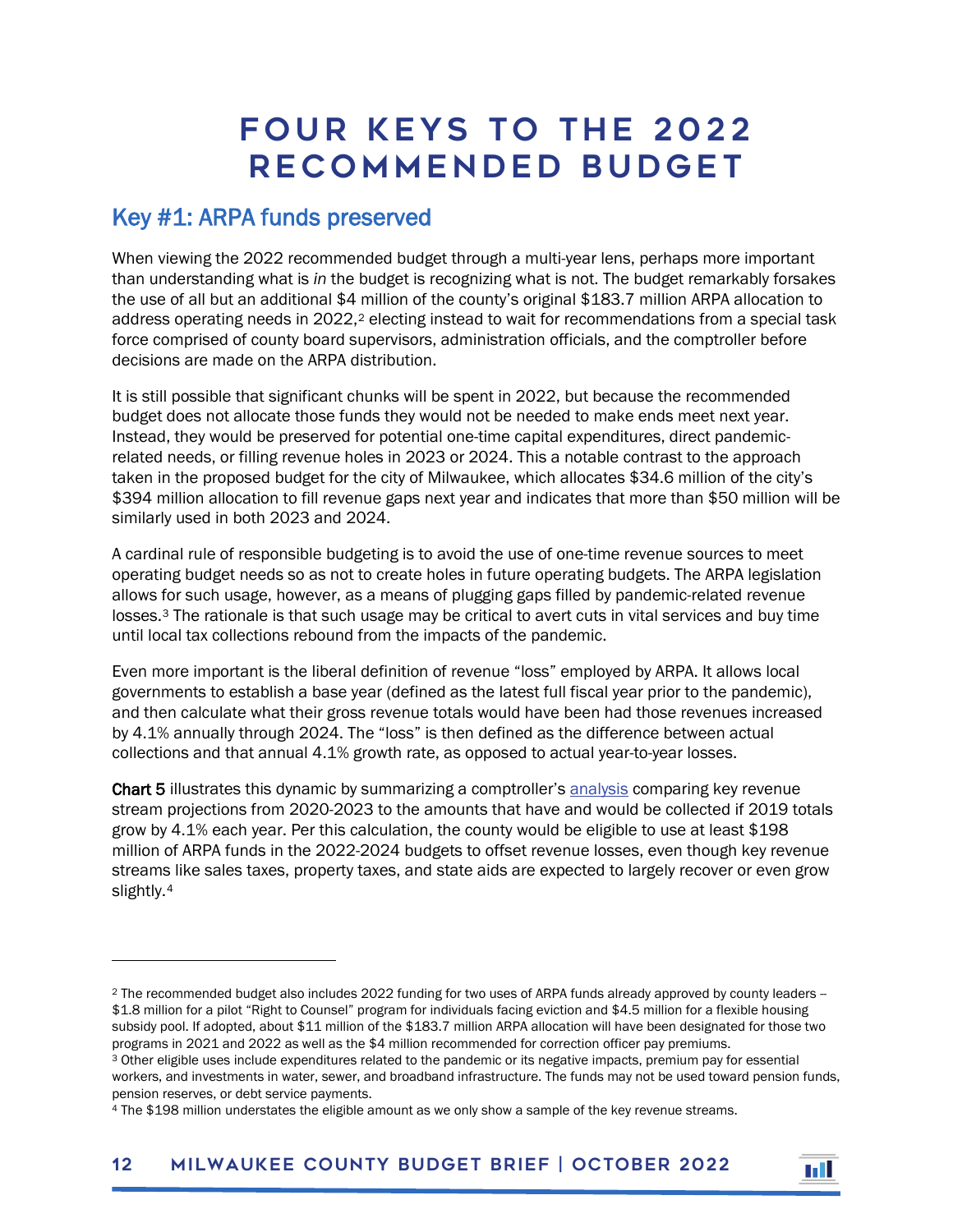

#### Chart 5: Revenue loss projection for key revenue streams per ARPA definition (in millions)

Source: Milwaukee County Comptroller

The ability to resist this temptation in the 2022 recommended budget (except for the use of \$4 million for \$3 per hour premium pay increases for corrections officers) allows the county to be strategic in its use of the funds. The special task force has already laid out a framework for ARPA expenditures that call for 63% of the monies to be used for revenue loss recovery; 20% for community support; 13% for COVID-19 mitigation; and the remaining 4% for administrative purposes. It is assumed that the ultimate distribution plan will follow those guidelines.

It is important to note that in its reference to "revenue loss recovery," the task force is not setting the stage for simply plugging the funds into future operating budgets; instead, according to a county boar[d media release,](https://www.wispolitics.com/2021/milwaukee-county-board-of-supervisors-arpa-task-force-endorses-strategic-framework-for-funding-and-recommends-proposals-to-fight-homelessness-and-covid-19/) uses in this category might include "addressing the county's backlog of capital projects and deferred maintenance; investing in technology, service delivery or facilities to realize cost-savings or efficiencies; and investing in new revenue generating strategies." Nevertheless, as noted above, substantial ARPA dollars could be available if the county finds itself in a difficult budget situation for 2023 or 2024.

Whether or not that is the case will depend on several factors. The ability to largely avoid using ARPA funds to meet operating needs in 2022 stems mostly from the narrow group of fortuitous factors discussed earlier, which may not be replicated in future years. Specifically, whether sales tax revenues continue to grow and the DSR continues to be sufficiently replenished to support sizable withdrawals in future years will depend on the state of the local economy and the size of the county's 2021 surplus. Similarly, the ability to keep a lid on future pension and health care costs will depend on several factors – like health care claims volumes and pension fund investment returns – that are beyond the county's control.

Nevertheless, the county's ability to preserve the bulk of the ARPA funds so far – combined with already favorable year-to-date indicators in 2021, like an \$11 million projected surplus and strong stock market returns that bode well for the pension fund – create a brighter short-term fiscal outlook for the county than it has seen in decades.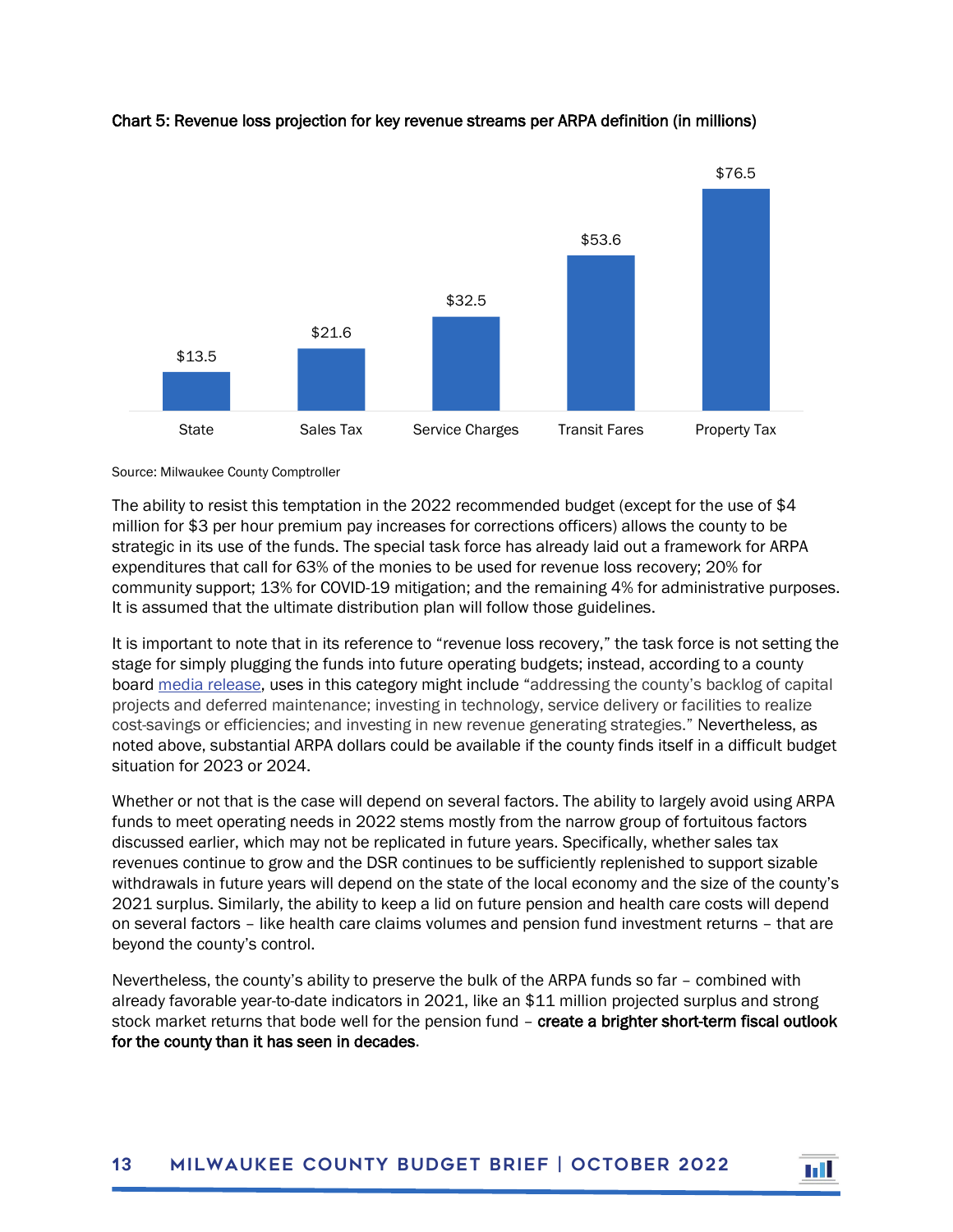#### <span id="page-15-0"></span>Key #2: New dollars to advance equity goals

During his first 18 months in office, County Executive David Crowley has made no secret that "advancing racial equity" is the foremost objective of his first term in office. In doing so, he is not alone. Even before his election, in 2019, the county board passed a resolution declaring racism as a public health crisis. That sentiment now is reflected in the county's new strategic plan – the formulation of which was initiated under the previous administration – which establishes a vision for achieving racial equity and, by doing so, making Milwaukee "the healthiest county in Wisconsin."

While the county executive's first recommended budget for 2021 laid the groundwork for several racial equity initiatives, his 2022 budget proposal advances that push in a more tangible way. It identifies new resources for several departments that will be spent in areas ranging from new positions specifically dedicated to recruiting and hiring workers of color to targeted investments in areas like housing and corrections. Table 1 highlights several of those initiatives to which specific dollar amounts are attached:

| <b>Equity Initiative</b>                                                     | <b>Summary</b>                                                                                                                                                                       | 2022 Recommended Funding |
|------------------------------------------------------------------------------|--------------------------------------------------------------------------------------------------------------------------------------------------------------------------------------|--------------------------|
| <b>Right to Counsel Milwaukee</b>                                            | Continue new program to provide free legal<br>representation to households facing eviction                                                                                           | \$2.7 million from ARPA  |
| Credible Messenger Program                                                   | Support young people transitioning from state<br>corrections facilities                                                                                                              | \$1.3 million            |
| Reduced corrections phone<br>costs                                           | Reduce phone call charges at the HOC and jail<br>by 25% to make it easier for detainees to<br>communicate with family members                                                        | \$700,000                |
| Attracting, supporting, and<br>retaining a diverse workforce                 | 3 new positions in human resources to<br>coordinate racial equity training, analyze<br>workforce data through a racial equity lens, and<br>enhance recruitment of diverse candidates | Approximately \$180,000  |
| Health data tracking and<br>analysis                                         | 2 new positions to track and analyze health data<br>with a racial equity lens                                                                                                        | Approx. \$120,000        |
| Re-entry housing navigation                                                  | 1 new position to provide housing assistance to<br>residents transitioning from HOC                                                                                                  | \$60,000                 |
| Workforce opportunities in<br>green infrastructure                           | Continue efforts to seek underrepresented<br>individuals for positions in parks                                                                                                      | \$40,000                 |
| Encouraging diversity, equity,<br>inclusion & accessibility<br>(DEIA) at Zoo | 1 new part-time position to coordinate DEIA at<br>Zoo with regard to programming and workforce                                                                                       | \$32,000                 |

#### Table 1: Equity initiatives in 2022 Recommended Budget

In addition to these specific investments, the budget document cites several broader initiatives that have been developed with racial equity in mind, including its "No Wrong Door" transition in DHHS that aims to provide easier access to services for underrepresented citizens; the move of BHD's emergency mental health center from Wauwatosa to Milwaukee's near north side, which will improve accessibility for central city residents; a new effort to expand and improve mass transit services in Milwaukee's 27th Street corridor; and the aforementioned \$2.5 million to potentially adjust pay for certain positions based on a compensation study that will consider racial and gender equity factors.

Both federal relief dollars and the fortuitous fiscal developments described earlier were essential in allowing the recommended budget to back the county's overriding commitment to racial equity and inclusion. Whether and how these efforts will continue in future budgets – once the ARPA dollars are exhausted and the county's structural challenges re-emerge – will merit careful monitoring.

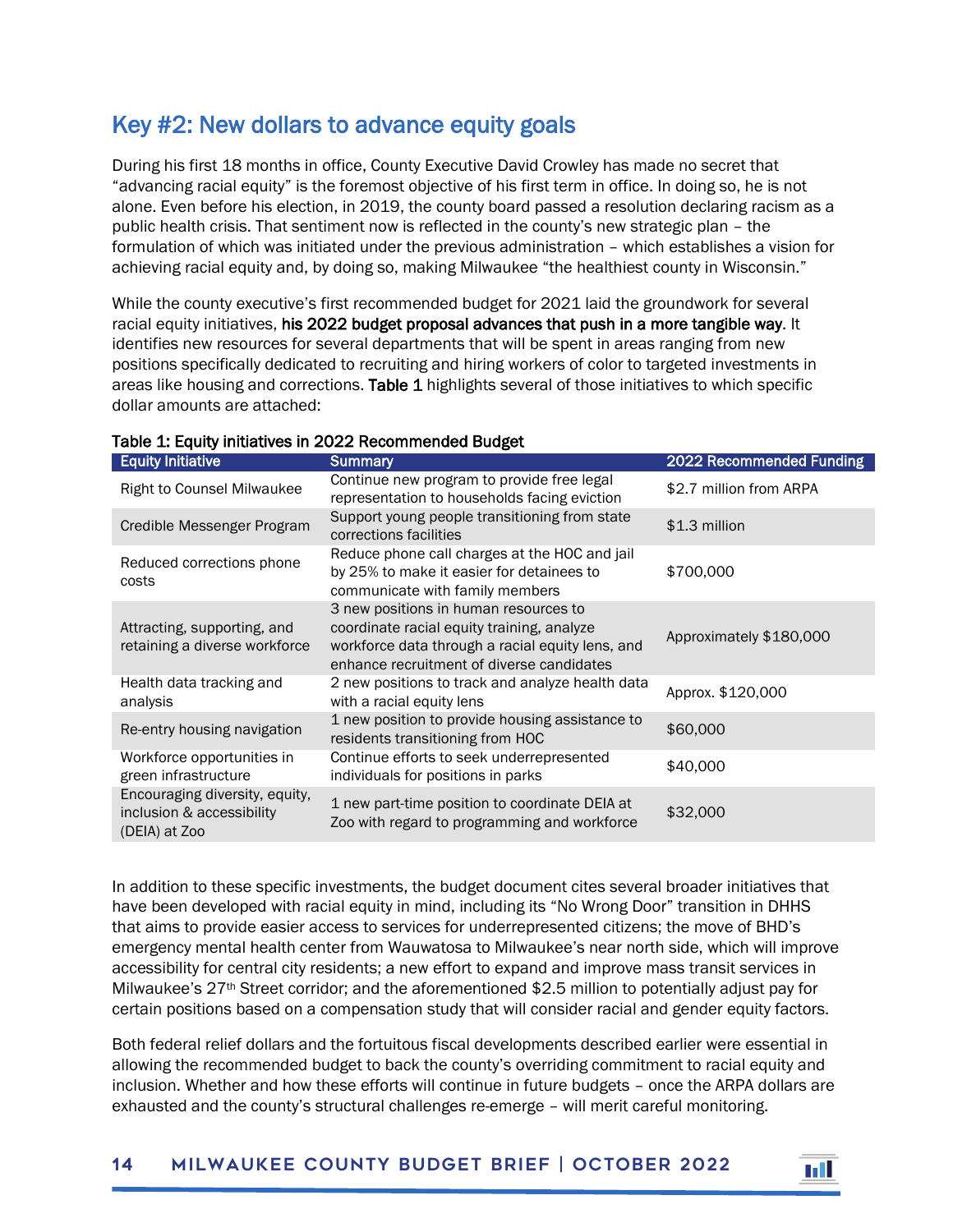#### <span id="page-16-0"></span>Key #3: Another temporary reprieve for MCTS

Outside of its huge backlog of capital needs, the transit budget has emerged as the biggest budgetary trouble spot for the county. We first reported on an MCTS fiscal "crisis" in 2008. The basic components remain to this day and include heavy reliance on state revenues, which have not grown much over time; and dwindling passenger revenues, which must be replaced by county funds to avert service cuts. While MCTS has gradually reduced service levels, it has avoided devastating cuts since that time, but only because of unforeseen injections of unused federal money from abandoned light rail and commuter rail projects plus a \$30 vehicle registration fee (VRF) imposed in 2017.

The transit challenge again appeared to reach crisis proportions with the onset of the pandemic, which created both huge immediate drops in ridership and lingering depressed transit usage because of changing commuting habits and continued public health concerns. However, recognizing that local transit systems would face huge revenue holes but should not be cutting service as the economy struggled to recover, the federal government stepped in to provide sizable infusions of funding for large transit systems in each of its three relief packages.

MCTS has received \$191.4 million from the three federal relief measures. As shown in Chart 6, it anticipates using a combined \$54.3 million to plug revenue holes in 2020 and 2021. The 2022 recommended budget would spend down an additional \$91.9 million – \$71.9 million for operating needs plus \$20 million in the capital budget for 27<sup>th</sup> Street corridor improvements. That would leave \$45.3 million for future years, though it is hoped that the \$20 million in the capital budget might be replaced by other sources of federal funding, thus boosting the available amount to \$65.3 million.



#### Chart 6: MCTS' use of federal relief funds (in millions)[5](#page-16-1)

Source: Milwaukee County Transit System

1

The need for such extensive usage of the federal funds next year for operations stems largely from continued depressed passenger revenues, as MCTS officials project some continued rebound in ridership in 2022 but not to pre-pandemic levels; and a decision by state legislators to cut MCTS' state transit aids – which are its largest source of revenue – by \$32.7 million in response to the massive influx of federal funds. Governor Tony Evers subsequently granted \$19.7 million to MCTS to



<span id="page-16-1"></span><sup>5</sup> The \$22.8 million cited for 2021 is an updated figure that is an improvement over an earlier estimate of \$26.5 million.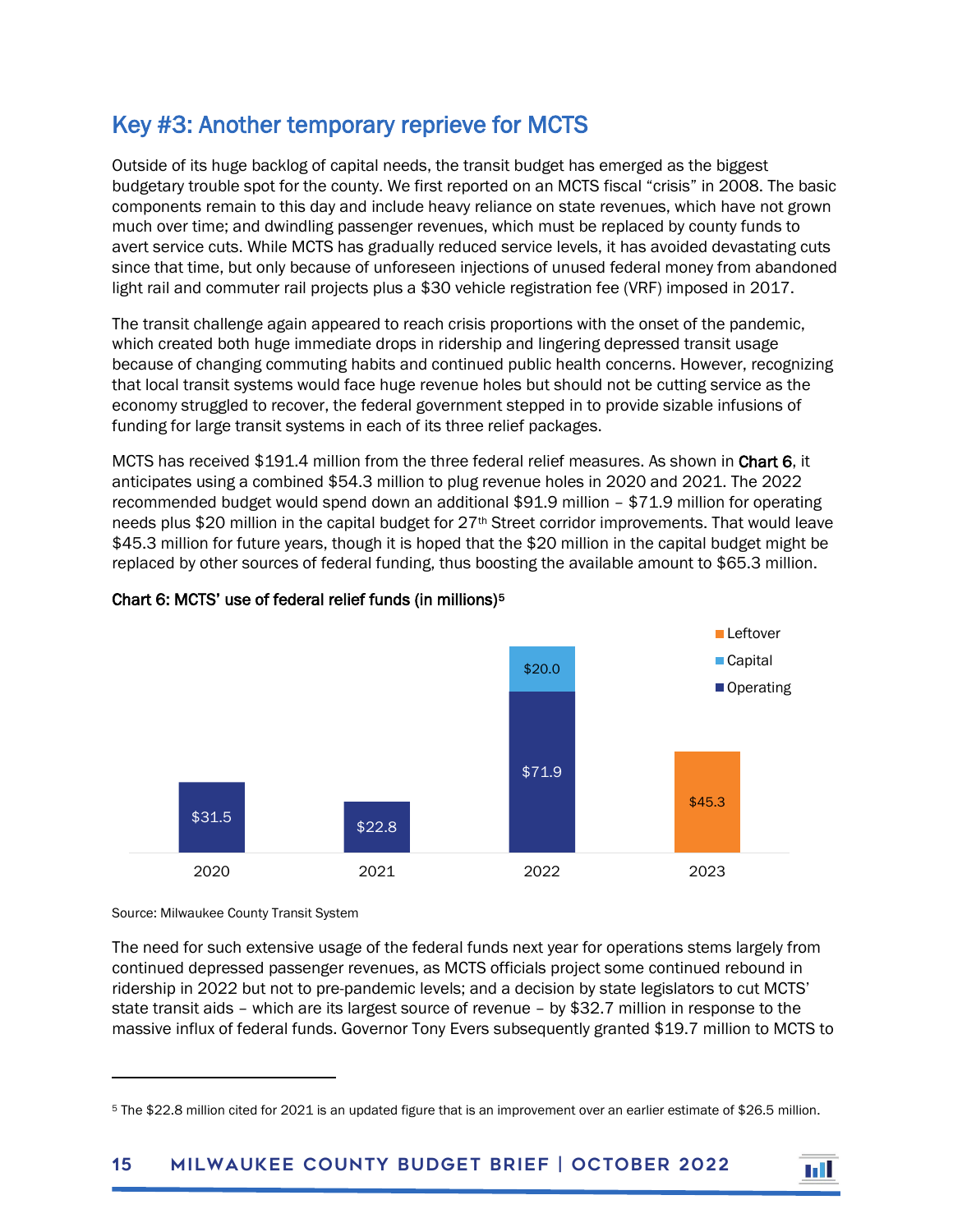offset some of that reduction. The budget recommends using \$6.4 million of that amount as the 20% local match for 60 new buses and the remaining \$13.3 million for operations.

Another factor is the removal of MCTS' approximately \$20 million annual allocation of federal formula funds from the 2022 operating budget to preserve their use for future bus purchases or operating needs. That requires the use instead of \$20 million from the federal relief allocation.

The bottom line is that while MCTS has certainly dodged a devastating bullet for 2020-22 – and while the remaining \$45 to \$65 million in federal relief funds likely will allow it to do the same in 2023 and possibly 2024 – huge financial hurdles will emerge when the federal funds are exhausted. Chart 7 shows how dramatically the transit system's funding mix for fixed route operations has changed over the past three budgets as federal funds supplanted plummeting passenger revenues. Notably, the infusion also helped the county's overall budget as \$4.9 million in property tax levy was backed out of MCTS' budget in 2021 and remains supplanted in 2022.



Chart 7: MCTS major budgeted revenues as a share of total operating revenues,  $2020-2022^{\circ}$ 

Source: Milwaukee County Transit System

 $\overline{a}$ 

Even if passenger revenues fully recover and state funding returns to previous levels, MCTS leaders anticipate a \$15-\$25 million hole in the fixed route operating budget by 2025 (although a new federal infrastructure bill may provide some relief). Meanwhile, the county's options – outside of huge service cuts – would be limited. In light of its overall structural challenges and state levy limits, making up the \$4.9 million removed in 2021 would be difficult enough. Filling the full gap with tax levy would be next-to-impossible, particularly once the county's general ARPA funds are exhausted.

Another option would be to increase the \$30 VRF – which contributes about \$16 million annually to transit operations – but county policymakers (and voters through a recent advisory referendum) have perennially frowned on that option. Nevertheless, without either new state or federal aid or new local revenue authority from the state, and given the pressures on the county's property tax levy, a hike in the VRF to \$60 or more may be the only option to avert deep service reductions in the future.



<span id="page-17-0"></span> $6$  We use 2020 budgeted amounts in the chart (as opposed to actual amounts) to show what the funding mix looked like pre-pandemic; the 2020 budget was adopted before the pandemic hit early that year.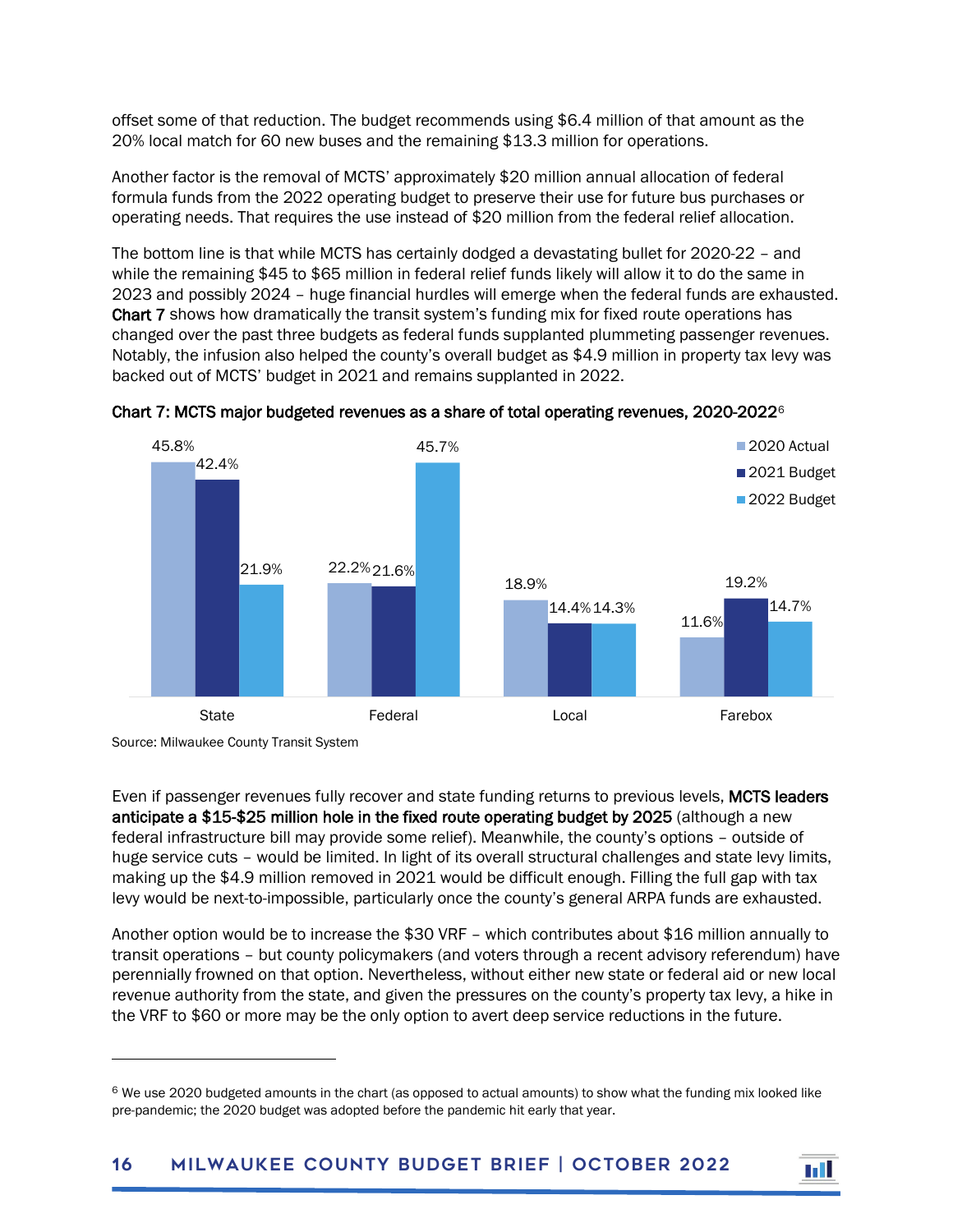#### <span id="page-18-0"></span>Key #4: Dawn of a new day at BHD

The 2022 budget marks an historic milestone for the county, its Behavioral Health Division, and the Milwaukee County Mental Health Board as it is the first to reflect a longstanding goal of downsizing and outsourcing inpatient operations while changing BHD's focus to coordinating, expanding, and improving a community-based system of care. That goal has been discussed for decades and gained considerable traction following the release of a landmark "mental health redesign" [report](https://wispolicyforum.org/research/transforming-the-adult-mental-health-care-delivery-system-in-milwaukee-county/) coauthored by the Forum and the Massachusetts-based Human Services Resource Institute in 2010.

While urging stakeholders in Milwaukee County to pursue a gradual expansion of community-based services alongside a phasing down of inpatient services, the 2010 report acknowledged that "a system of mental health services with as many gaps as Milwaukee County's cannot be changed in a few months or even a few years." Now, 12 years later, the transformation is nearly complete.

The first steps occurred when BHD closed its two 72-bed long-term care facilities within a few years of the 2010 report and transferred care into community-based group homes and other settings. Other important steps included a substantial expansion of community-based mental health and crisis services, which were funded in part with savings from the institutional bed closures and more significantly with the help of the state of Wisconsin through a Medicaid-based program called Comprehensive Community Services (CCS).

The final steps are scheduled to occur in 2022, when the psychiatric inpatient hospital and crisis service at the Mental Health Complex on the Milwaukee County Grounds will both be closed and replaced with a privately-run inpatient hospital in West Allis (Granite Hills) and a new Mental Health Emergency Center (MHEC) in Milwaukee. The latter is a joint venture between the county and the four major private health systems and will be operated by Advocate Aurora. BHD will continue to play critical roles in coordinating care for individuals served by both facilities and will subsidize costs for uninsured patients, but by being relieved of direct patient care responsibilities the division also will be able to devote greater effort to care management and quality.

These moves hold great promise to improve behavioral health services for county residents. While it is beyond the scope of this report to analyze those benefits (as well as risks), two primary advantages are an overall expansion of mental health inpatient capacity in a new and modern facility; and the vastly enhanced partnership with private health systems that offer greater financial, technological, and programmatic capacity to effectively serve patients.

These moves also have significant financial implications for the county for both 2022 and beyond. The 2022 recommended budget reflects that this is a year of transition, as it must finance both partial-year costs associated with operating inpatient beds and emergency services at the Mental Health Complex until the new facilities are fully operational, plus required payments and start-up costs to support the new facilities as they ramp up their services.

Consequently, as shown in Chart 8, there is a net "cost" for BHD with regard to inpatient and psychiatric emergency services in 2022. However, largely because BHD has built up a sizable reserve fund – which stood at about \$24 million at the end of 2020 but may need to be used for about \$3.4 million of pandemic-related costs in 2021 – there is no impact on the division's property tax levy in the recommended budget, which remains at \$53 million. The budget recommends using \$9.1 million from BHD's reserves to support the transition next year.

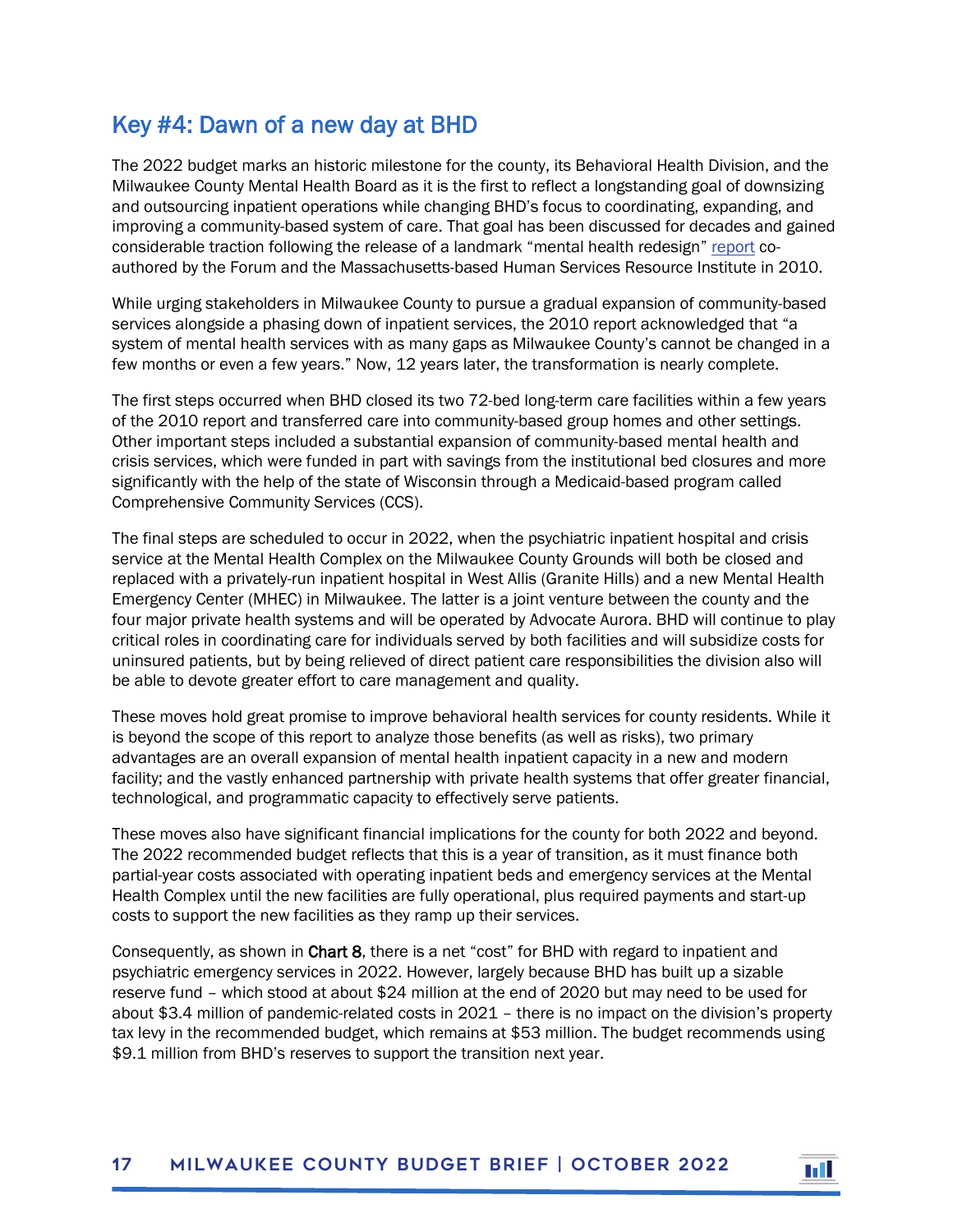

#### Chart 8: Net "Cost" for BHD Inpatient and Psychiatric Emergency Services in 2022

On the inpatient side, the increased net cost results in part from a projected \$12.5 million decrease in hospital insurance reimbursement as the patient census declines. While the phase-out and gradual elimination of inpatient staffing is projected to save \$5.7 million, BHD also budgets a \$2.6 million payment for uninsured patients at Granite Hills as that facility ramps up its census.

On the psychiatric emergency side, BHD saves on crisis service staffing and operating costs (\$3.7 million) once the Complex is closed but also needs to contribute its share to the operation of the MHEC (\$3.5 million) as well as \$3.3 million in one-time start-up costs and a projected \$800,000 debt service payment for bonds issued to support the county's \$5.4 million share of facility construction. Meanwhile, a combined inpatient and emergency savings not shown in the chart is a \$5.3 million reduction in management and support staff once the Mental Health Complex closes.

It is still too early to assess the annual fiscal impacts once the transition is complete, but BHD officials believe, at minimum, that the annual cost of BHD's financial commitments toward Granite Hills and the MHEC will be no more than those previously incurred to operate those services itself. A bonus, however, is the county's ability to shed the financial risk involved with operating inpatient services, which are impacted by factors like payer mix and Medicaid reimbursement policies; and to rid itself of the need to spend capital dollars to maintain an aging and obsolete facility.

More good news is that despite the increase in net inpatient and emergency service costs in 2022, the budget includes an additional \$6.8 million for community-based adult mental health and crisis services while saving \$8.1 million in tax levy. This is accomplished largely through a \$4.2 million expansion of CCS for adults funded through Medicaid plus a \$5.6 million increase in another form of Medicaid revenue related to cost reporting. Staffing for BHD's crisis mobile team and other community-based crisis intervention services also is increased by 15 positions.

Overall, 2022 is likely to be remembered as the year that BHD completed its transition to a new and improved framework for administering behavioral health services to some of Milwaukee County's most vulnerable residents. That it is able to do so while absorbing transition costs and continuing its expansion of community services is a victory for both property taxpayers and consumers.